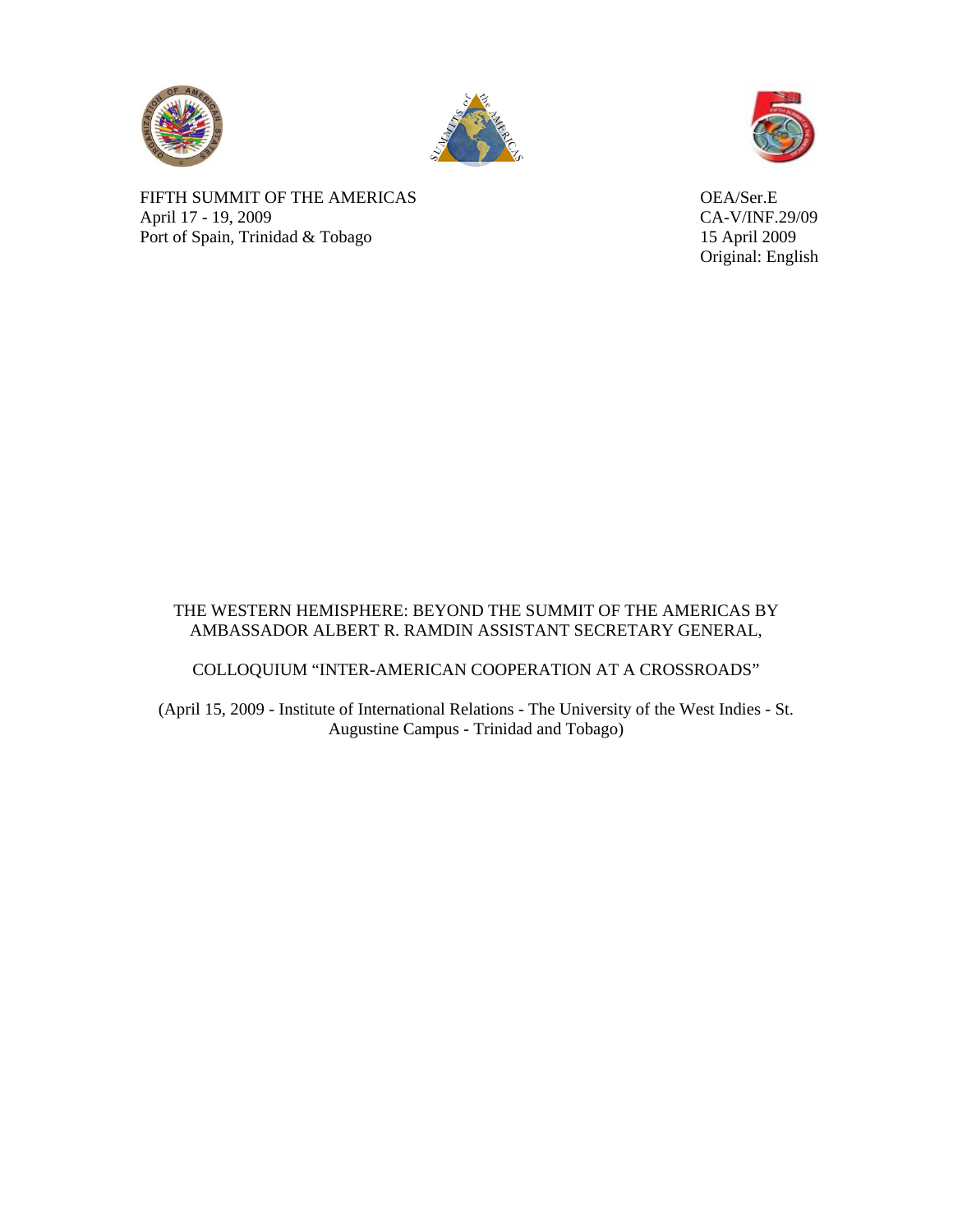#### **ALBERT R. RAMDIN, ASSISTANT SECRETARY GENERAL OF THE ORGANIZATION OF AMERICAN STATES**

### **THE WESTERN HEMISPHERE: BEYOND THE SUMMIT OF THE AMERICAS BY AMBASSADOR ALBERT R. RAMDIN ASSISTANT SECRETARY GENERAL,**

### **COLLOQUIUM "INTER-AMERICAN COOPERATION AT A CROSSROADS" April 15, 2009 - Institute of International Relations - The University of the West Indies - St. Augustine Campus - Trinidad and Tobago**

Distinguished Ladies and Gentlemen:

I am delighted to be back on the St. Augustine Campus after having had the honour of delivering a Distinguished Lecture entitled "A New Moment of Change in the Western Hemisphere: Realities and Opportunities", on January 26 last.

I am also very appreciative of the invitation to address you today. Thank you for including me into your very full and far-reaching programme of discussions. I commend the organizing bodies, the Institute of International Relations (IIR) of the University of the West Indies (UWI), the Inter-American Studies Centre at Laval University, Quebec, and the Centre for International Governance Innovation (CIGI) of Waterloo. In addition, I recognize the contributions of FOCAL and the Inter-American Dialogue in having arranged two previous forums on the Summits of the Americas process.

Like any other Summit Process, at every level, governmental and non-governmental, there have been high expectations, tempered by caution, primarily because this year's Summit comes at a critical time for our hemisphere. It is, indeed, taking place at a time when one might well say that the inter-American system has reached a crossroads. However, it is still as much a time of change as it is a time of great opportunity. Therefore, the focus of this colloquium is most appropriate and timely.

As we all know, the Summits of the Americas bring together the democratically elected Heads of State and Government of the 34 Member States of the Organization of American States (OAS), to discuss and take action on the region's most pressing political, economic and social issues, with the overarching objective of attending to the needs of the 800 million citizens of the Americas.

The First Summit of the Americas, held in Miami in 1994 on the initiative of President Bill Clinton, began a hemispheric process of cooperation and integration that remains active today. The Summits are critical in identifying parameters and determining guidelines for collective action in the Hemisphere and thereby setting the Inter-American agenda.

The "Spirit of Miami", the commitment to greater political cooperation to build a more democratic, economically integrated and prosperous Hemisphere, has, however, come under some pressure in recent years. But as the eyes of the Western Hemisphere are now focused on Port of Spain, Trinidad, we believe that the Fifth Summit of the Americas is an opportunity to win over the critics, reenergize people's faith in the Inter-American instruments, and bolster the spirit of collective action, consensus-building and hope for a new generation. At the Organization of American States, we believe that this periodic gathering of heads provides an invaluable opportunity for the deepening and broadening of dialogue and cooperation among the governments and peoples of the Americas. Following the meeting of Heads of State and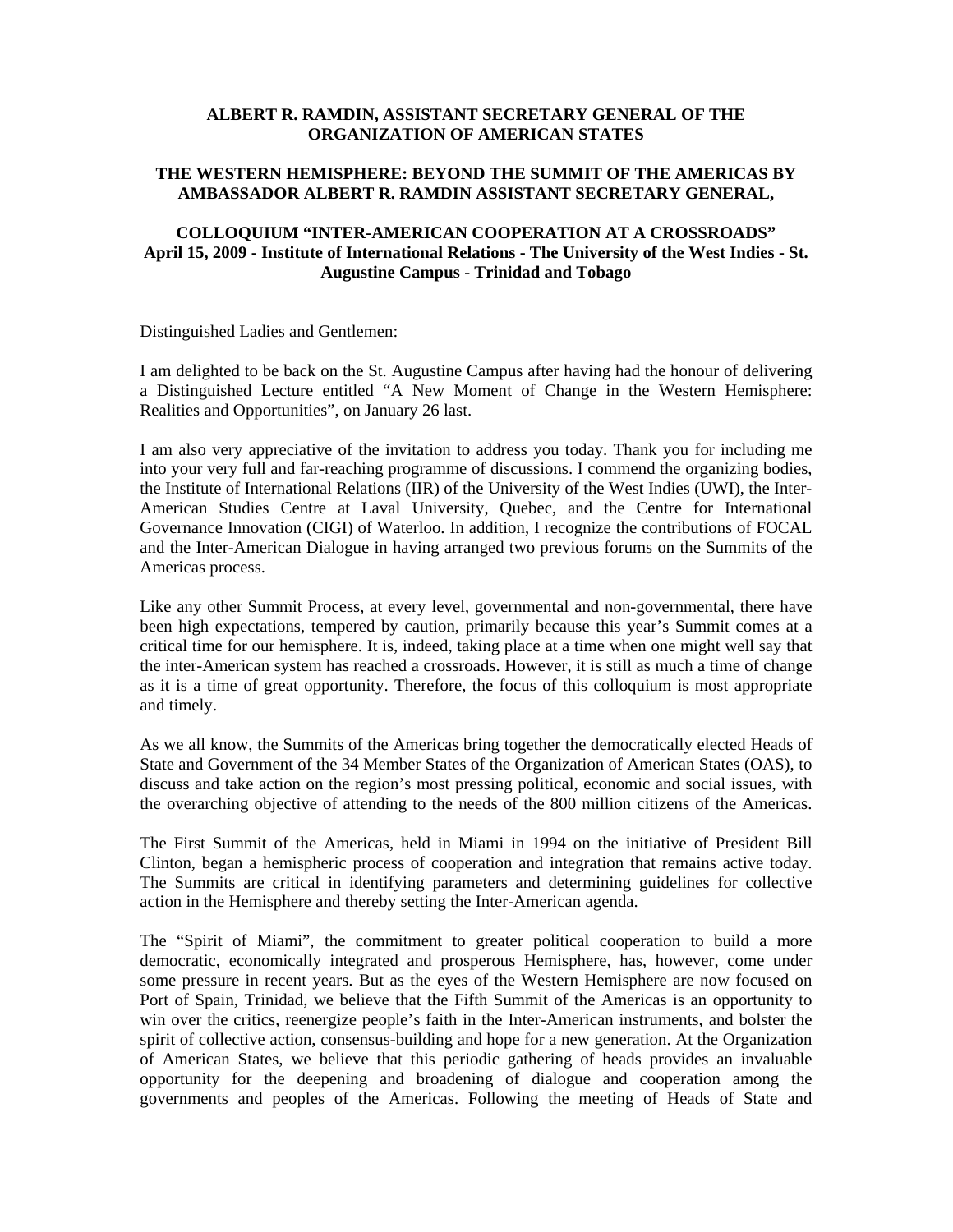Government, the OAS is generally charged with Summit follow up. We remain committed to working with Member States to fulfill the mandates that will emerge from this hemispheric meeting being celebrated here in Trinidad and Tobago.

Obviously, this is a very exciting week for Trinidad and Tobago, the smallest country ever to host a Summit of the Americas. And this Summit comes at a unique moment for the Hemisphere.

I say "unique", primarily for the following reasons:

1) It is the first time that a Caribbean nation is hosting the Summit. This presents a unique opportunity for Caribbean Community (CARICOM) leaders to draw attention to their specific challenges and needs, especially with regard to the global financial crisis; climate change and natural disasters; organized crime, the trade in illegal drugs, illegal trafficking in arms, the issue of criminal deportees and increasing levels of violence and crime. All of these phenomena are already having a disproportionate and devastating impact on the small, vulnerable societies of the sub-region and, if things continue unabated, the situation will only get worse.

2) It is also the first time that leaders elected since 2005 will have an opportunity to participate in a Summit of the Americas. Following a series of elections in the last four years and democratic changes in government, only a handful of leaders who were present at the Mar del Plata Summit in 2005 in remain in office today.

3) In the last few years, we have been bearing witness to ideological shifts and simmering sociopolitical tensions in Latin America, especially in the Andean sub-region. These ideological shifts are bringing to the fore a number of divergent views on development and inter-state relations. Even the dynamics of integration in CARICOM and Central America have been affected. And there is the increasing call for Cuba to be fully reintegrated into the hemispheric family of nations. Given the nature of the political changes since the Mar del Plata Summit, I believe that this Summit presents a unique opportunity for leaders and citizens, like those of us assembled here today, to discuss a broad range of issues, face to face, including differences in approach, while at the same time focusing on all that we have in common rather than that which divides us.

4) Attending this Summit will be the new US President Barack Obama following his historic election win last November. His engagement will be closely watched as citizens of the United States and the other 33 nations of the Americas attempt to gauge the new direction of US foreign policy towards Latin America and the Caribbean.

So, while this is indeed a time of change, it is also a time of opportunity.

2008 will be remembered by history as a watershed year. It was the year when several crises came to a head to unleash a period of great uncertainty: the financial crisis, the credit crisis and the economic crisis; and a major spike in the price of food and oil prices. Many of these problems have not gone away; they have merely receded as a result of the global economic downturn. They confront us still.

This Fifth Summit of the Americas has the potential to be another watershed, as all of the above factors and more will influence, in varying degrees, the tone of the political dialogue and the final outcome of the Summit. This moment could well symbolize the end of one era and the beginning of a new one, as our leaders recognize the urgency of finding appropriate, collective responses to the impact of these crises. To do otherwise might well place the Western Hemisphere in danger of succumbing to a further crisis: a governance and security crisis.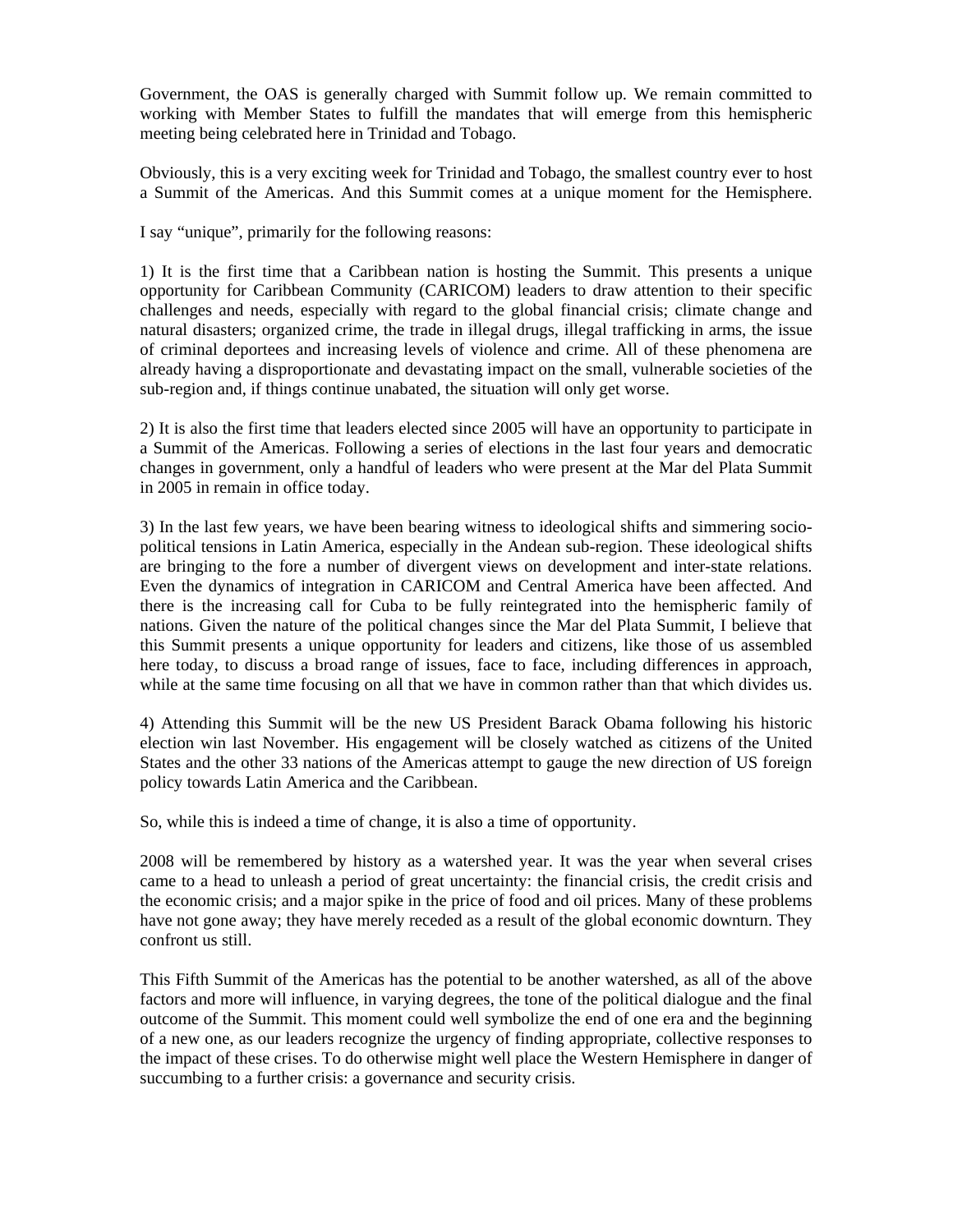The Government of Trinidad and Tobago has quite correctly stressed that the Summit should be people-centred and results-oriented, a position strongly supported by civil society across the hemisphere. In this respect, the integrity and credibility of the process will depend to a large extent on what is decided with regard to issues of coordination, implementation, financing, institutionalization and regularization. Thus, whatever the decisions, whatever the pronouncements, we look forward to a revitalization of the inter-American system and of genuine cooperation as the bedrock of hemispheric integration and development.

The Declaration of Commitment of Port of Spain speaks very clearly about strengthening inter-American cooperation.

Enhanced cooperation at practically every level, and in each sector, is the recurring theme of the document.

The OAS, as the premier hemispheric forum for political dialogue and consensus building, and based on its four pillars – democratic governance, human rights, multidimensional security and sustainable development – is ideally positioned to act as the lead institution, working with the other institutions of the Joint Summit Working Group (JSWG), in support of the social and economic aspirations of our member states and towards a strengthened and more united hemisphere.

I submit therefore that the OAS needs to be more than just the institutional memory of the Summits of the Americas process. Indeed, my recommendation is that the Summits should be institutionalized and incorporated into the existing dialogue architecture of the OAS, with the General Assembly being transformed into a Summit of the Americas four years. This would allow for seamless policy making, which would facilitate coordination, financing and implementation.

In this context, it would be useful to have back-to-back meetings of the OAS General Assembly and the annual meeting of the Inter-American Development Bank, with a mandatory joint meeting of hemispheric Ministers of Foreign Affairs and Ministers of Finance, so as to translate political mandates into budgeted objectives in national programming and the work plans of the hemispheric and regional financial institutions.

In this regard, I welcome the call in the Declaration for Ministers of Finance to meet in 2010, to address regional financial and economic issues and to "continue to explore ways to ensure that international financial institutions, regional development banks and other international bodies take due account of the Summit mandates in their lending policies and technical assistance programmes for the Hemisphere".

This Summit, I believe, will among other things, address perhaps in detail the economic crisis and possible areas for cooperation. This is of utmost importance. However, as a way of advancing the discourse post-Summit, I would like to put forward for your consideration some additional areas that, I believe, could be impacted by the decisions taken by Heads and that should constitute important areas of focus:

1. Structural peace building: Over the last few years, the hemisphere has experienced significant levels of tension and, on occasion, conflict. There is a need to foster friendlier relations between countries and sub-regions through structural peace building efforts and functional cooperation. All efforts should be made to mitigate sources of conflict and tension and to reinforce peace.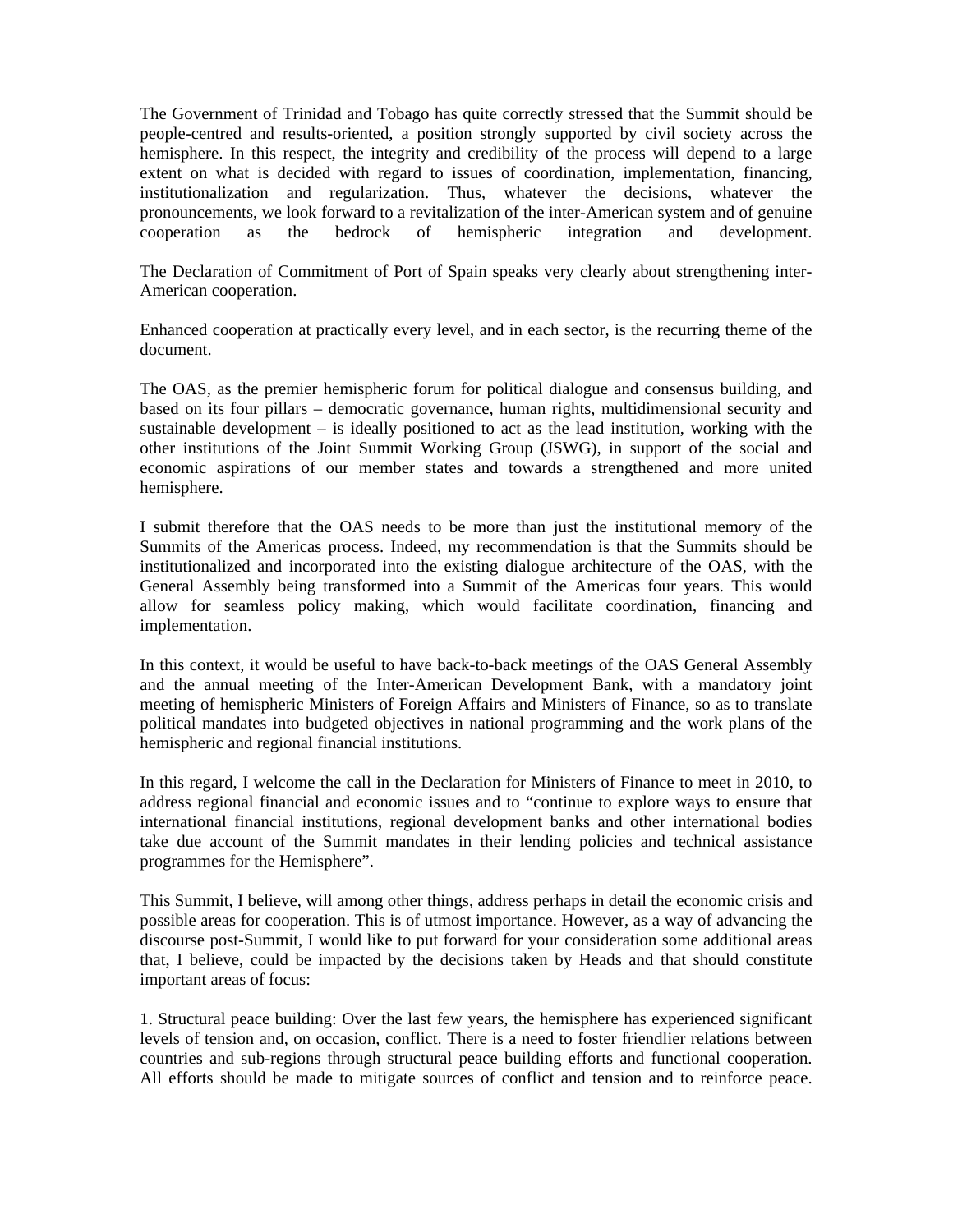Indeed, we may want to again consider the designation of the Western Hemisphere as a Zone of Peace. Peace, I believe, is a fundamental requisite for development.

2. Hemispheric security: The Western Hemisphere is confronting a range of traditional and nontraditional security threats, many of which are cross-border in nature and some which threaten the ability of governments to govern. In this context, some analysts are taking a new look at how countries can better engage in creating the conditions for stability and security through the design and enforcement of a hemispheric-wide strategic and comprehensive security arrangement that also incorporates social and economic development.

3. Next-generation measures to strengthen and deepen democracy: Democracy has created valuable space for public-private dialogue and greater inclusion, particularly of traditionally marginalized groups. At the same time it has not fully delivered on the expectations of the people of the Hemisphere, particularly those living in young democracies. It is time to begin talking about moving towards a new model of democratic governance with the objective being to have democracy function better, and to ensure more efficient delivery of social and economic goods and services. In this regard, it will be important to focus on the modernization of politics and political parties, with the aim of achieving more efficient and effective democratic institutions; improving transparency; enhancing the ability of parliaments to provide for the voice of the people to be heard more clearly, and to exercise the necessary checks and balances in open, democratic systems. The use of new technologies to promote greater citizen participation is an important element of new generation measures. The deepening and strengthening of our democracies is essential if we are to maintain and build on the gains achieved, particularly in the last few decades.

4. Building and strengthening partnerships for shared responsibility: Modern governance, with increased political attention being paid to transparency and accountability, requires executive and legislative authorities to become more receptive to input from civil society. Structured and meaningful mechanisms for dialogue on issues of public policy, with the participation of civil society, the private sector and trade unions can contribute to informed, effective policy making by governments. In the same vein, I believe that the business community also has a responsibility to be accountable and transparent. Corporate Social Responsibility should be the rule not the exception.

5. Real Integral development: A new approach to development, particularly in our Hemisphere, that is characterized by asymmetries is fundamental for the peace and prosperity in our 34-nation grouping. We need a new approach that is truly multilateral and transformative in nature, and which is not only focused on trade and related arrangements, but also takes into account the vulnerabilities of countries; special and differential elements intrinsic to some countries or subregions; optimizes human potential; and harnesses the benefits of science and technology to penetrate a larger portion of our countries, especially rural and marginalized communities. We need to do more, a lot more, to combat extreme poverty, to fight against discrimination and social exclusion, and to fulfil the promise of providing more opportunities for all.

6. Education for peace and development: We know that there are unacceptable levels of poverty and inequality in our hemisphere. If not addressed adequately, these will remain an important source of instability and insecurity. Studies have shown that there is a correlation that links crime and violence to poverty and the lack of economic and educational opportunities. Therefore, it is of critical importance that Governments not only address the symptoms of poverty, violence and crime, but seek to analyze and address the underlying, structural causes of these problems and move to deliver on social policy objectives, especially in education.